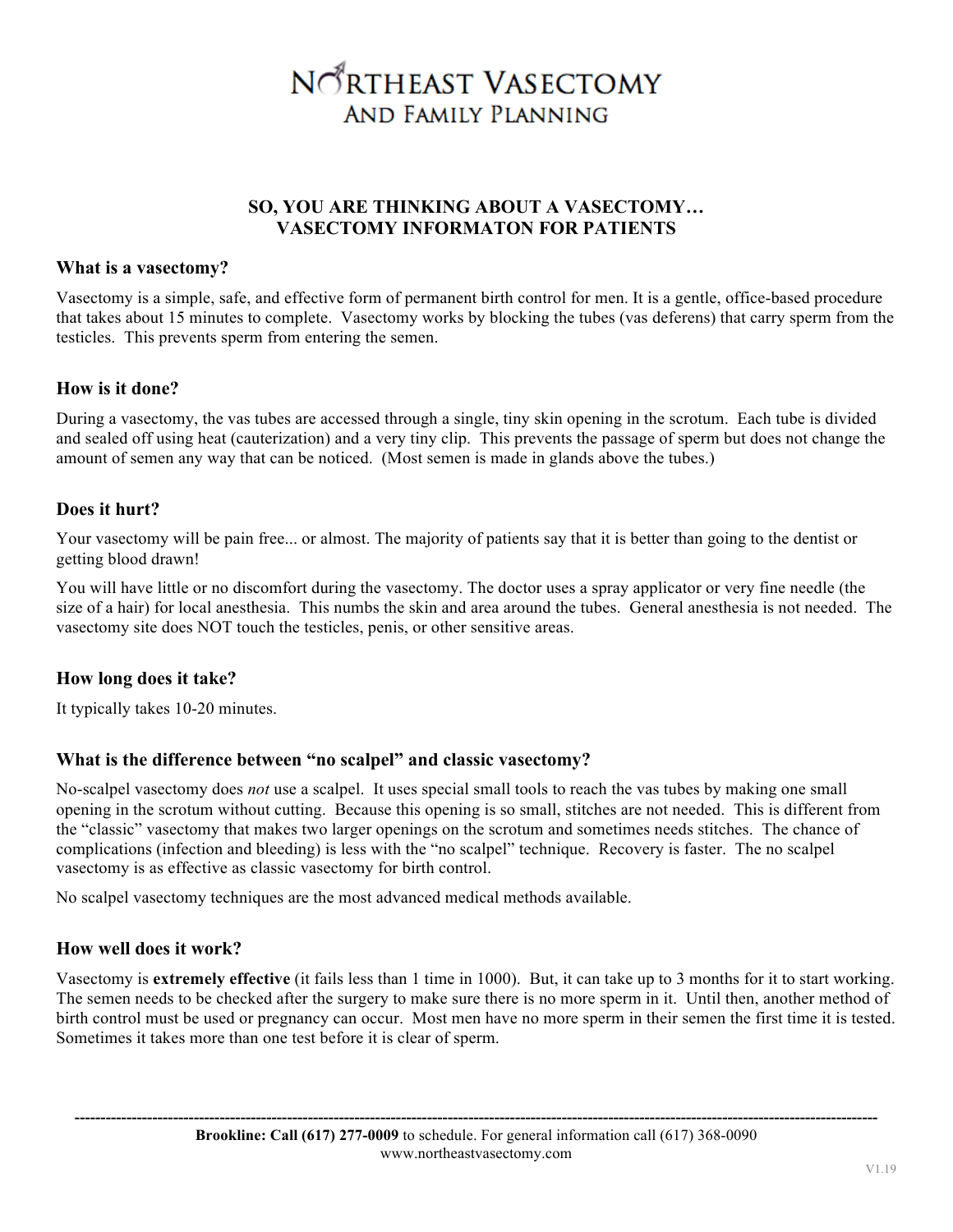

#### **Vasectomy is permanent**

Vasectomy is for life. After vasectomy you will no longer be able to get someone pregnant. If you are unsure about not wanting more children some day, or don't know, vasectomy might not be a good choice for you. Surgical procedures do exist to reverse vasectomy; but these operations are expensive and do not always work. On average, only half of couples that try having children after reversal do have a child. We do not do reversals. For information about this, we can refer you to a urologist who does reversals.

#### **What are the risks?**

Vasectomy is a very safe, low-risk procedure, but with any surgery some complications can occur. Mild bruising is the most common reaction. We recommend wearing tight underpants or a jock strap for the first few days after the vasectomy to decrease your chances of bleeding.

Other rare complications include: infection (very rare and can be treated with antibiotics), a painful bump on the vas (sperm granuloma), and bleeding into the scrotum causing a collection of blood (scrotal hematoma). Several weeks after the procedure some people experience pain in the testicles that usually only lasts a few days (about 5%). This usually resolves with oral anti-inflammatory medications, like ibuprofen (Advil or Motrin). Chronic pain is very rare (<1%).

Although unlikely, the continuing ability to get someone pregnant is also a risk of vasectomy.

#### **After care:**

Relax with your feet up on the day of your vasectomy. If you choose, you can return to work or light activity the following day. There may be some initial soreness for a night or two after the procedure. This is easily relieved with a cold compress and/or non-prescription pain relievers such as acetaminophen (Tylenol). Wearing tight underpants or a jock strap for support can decrease discomfort with movement.

Vasectomy does *not* cause health problems. Vasectomy does *not* affect the male hormones produced by the testicles. After vasectomy, sexual function does not change. Sensations, erections, and ejaculations will be the same except that the ejaculate no longer contains sperm.

#### **Vasectomy limitations:**

- Not 100% reversible
- Must use other forms of birth control until sperm-free (approximately 3 months).
- Does not prevent transmission of sexually transmitted infections (STI's).

#### **Vasectomy Advantages**

- **No (noticeable) change** in the semen
- **No change** in sex drive or climax sensation
- **No change** in the testes
- **No change** in erections
- **No need to use other methods of birth control**
- **You will be her hero!!!**

**To speak with a provider about your questions or to schedule an appointment, call:**

> To schedule (Brookline) (**617) 277-0009**

Northeast Vasectomy (General) (617) 368-0090